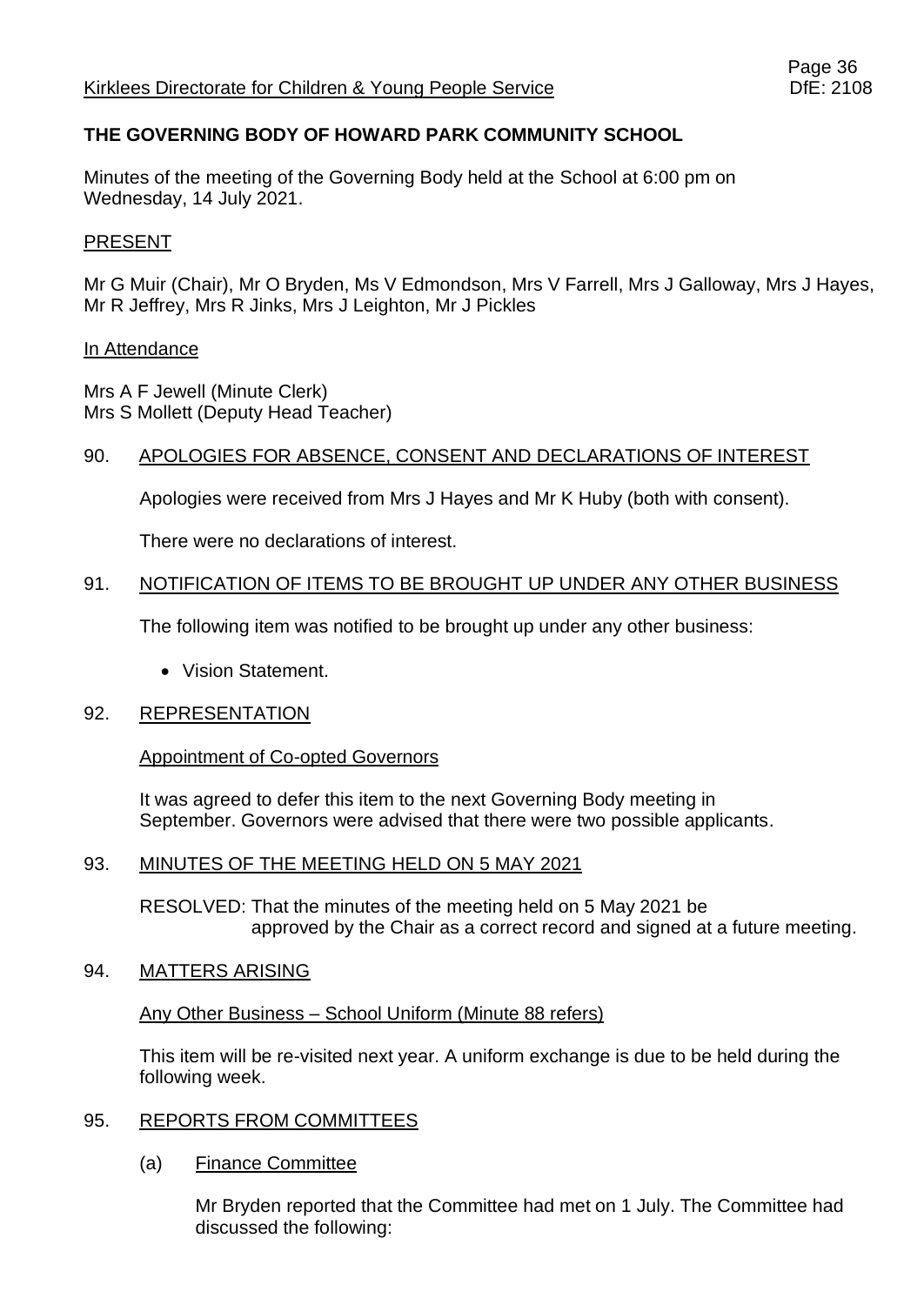- Covid and were pleased to note that £20,000 had been refunded for Covid spending which was unexpected.
- New library.
- Health and safety inspection completed.
- Use of site next door.

### (b) Standards & Effectiveness Committee

Mrs Edmondson reported that the Committee had discussed the curriculum at their meeting held on 1 July. The Head Teacher reported the following:

- Year 1 less able children have caught up. The School knows which children to target next year. A timetable has been set up to enable a range of interventions and additional support to be provided. This will incur additional spending of approximately £60,000 to cover additional support staff. Pupil Premium (PP) funding will be used for this.
- The number of FSM has risen from 52 to 60.

# **Q: Do you have a report on PP?**

- **A:** We will be completing this during the summer break and allocating costs to the SIP also.
	- Phonics is at approximately 80%. Previously the School has been slightly below national. 5 children did not achieve their phonics, two did not have the capacity. The others were very close, one of these had less than 50% attendance. If it had been a 'normal' year phonics would have been exceptionally strong. Mrs Mollett was commended for her progress with the phonics cohort as some of the pupils within this data have missed the best part of 6 months in School.
	- Reading data is down due to not as many pupils reading at the same level at home. This will be a focus next year as well as increasing parental reading at home. The new library will help.

# 96. HEAD TEACHER'S REPORT AND GOVERNORS' QUESTIONS

The report had been circulated to Governors prior to the meeting. The Head Teacher gave a verbal summary and invited questions from Governors. The following were discussed:

#### (a) Attendance and Covid

The numbers of persistent absentees has shrunk further. Generally, a vast majority have improved.

- **Q: How many missed days would attendance be if it was 90%?**
- **A:** It would mean a pupil missing one day every two weeks. Pupils are tracked and ideally, we would want attendance to be over 97% but this is an aspirational target.
- **Q: Will that help if you were wanting to track a child if they weren't at where you would want them to be?**
- **A:** We know who the persistent absentees are and which children aren't in School.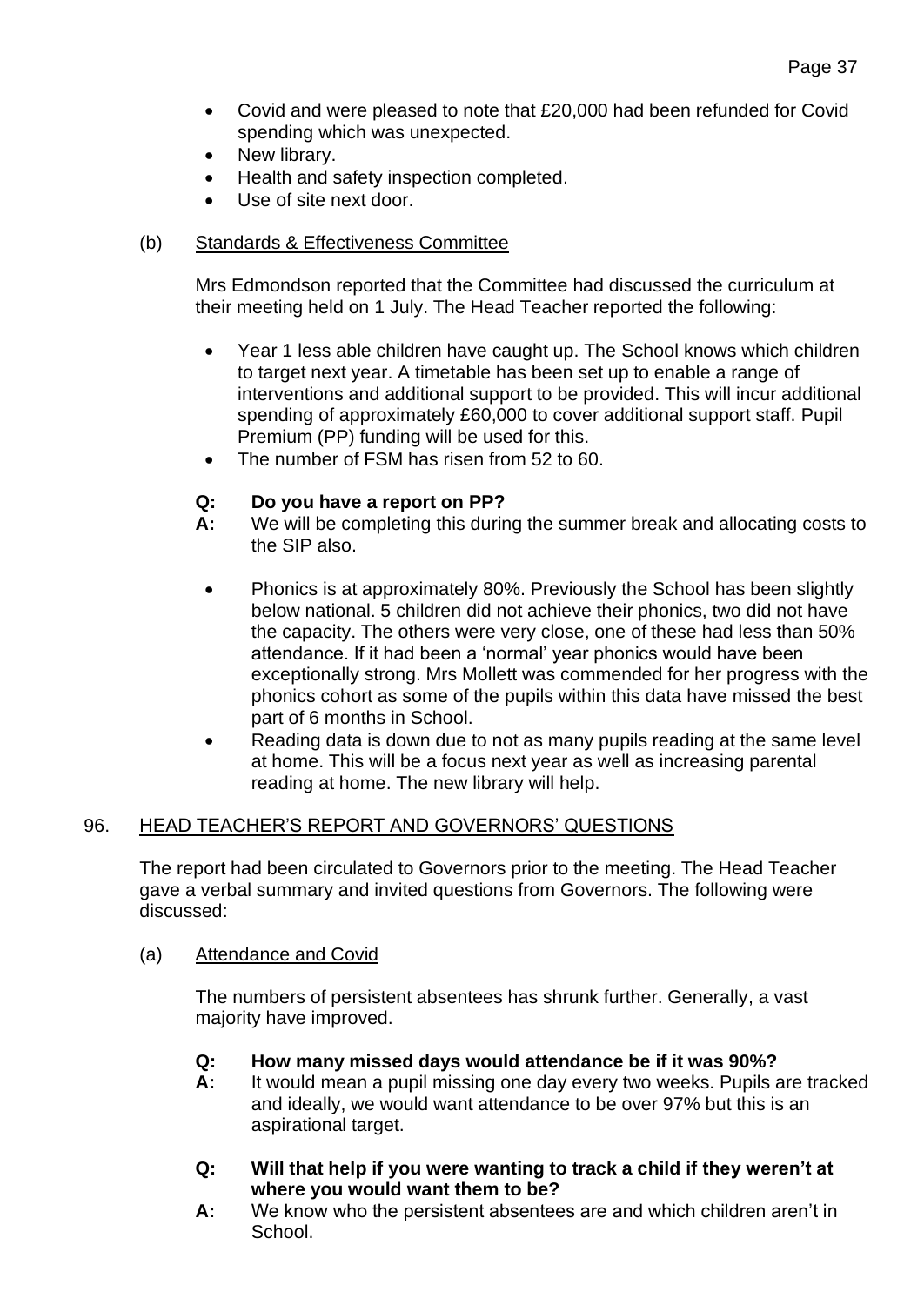### **Q: How does this impact on their progress?**

**A:** This would be on a child by child basis. One day off can look quite significant. Those who are isolating are marked with an 'x' as this is removed from the calculations as they are not allowed to attend School.

### **Q: Is the work that is sent home the same that they do in School?**

**A:** Since January/February if a child is away, we try to get them to log in through Teams and do the lesson live so that they can join in. Up until the last few weeks we have had few children off from March-June. Unfortunately, this has just gone up in the last few weeks.

### **Q: Did you get a refund for the Year 6 trip?**

**A:** We will get one and we are looking at trying to go something for them next week.

#### (b) School Development Plan

The SDP was tabled to Governors, the Head Teacher spoke to the contents. Targets for the SDP will be reduced. An updated plan will be shared with Governors in September. In the meantime, Governors were asked to contact the Head Teacher if they wished to contribute anything.

(c) Year 6

The cohort are all currently isolating and their leaving assembly will be held outdoors. The prize giving assembly will happen via Teams, but with some changes.

The Head Teacher was thanked for his report.

#### 97. STAFF WELLBEING

There were currently no issues apart from most staff were tired after a hard year and were looking forward to the end of term.

#### 98. LONG TERM STRATEGIC OBJECTIVES

An objective agreed was securing a 'good' result from the next Ofsted visit in the shorter term. Agreed to revisit in September for longer term objective of Outstanding.

# 99. SAFEGUARDING & SAFEGUARDING AUDIT

The report compiled by Ms M Hodges from the LA had been circulated to Governors prior to the meeting. Governors discussed the suitability of a section regarding suicide but agreed to keep it in the policy.

# 100. REVIEW OF POLICIES

RESOLVED: That the following policies be approved:

- Code of Conduct.
- Complaints (subject to updating of dates etc.)